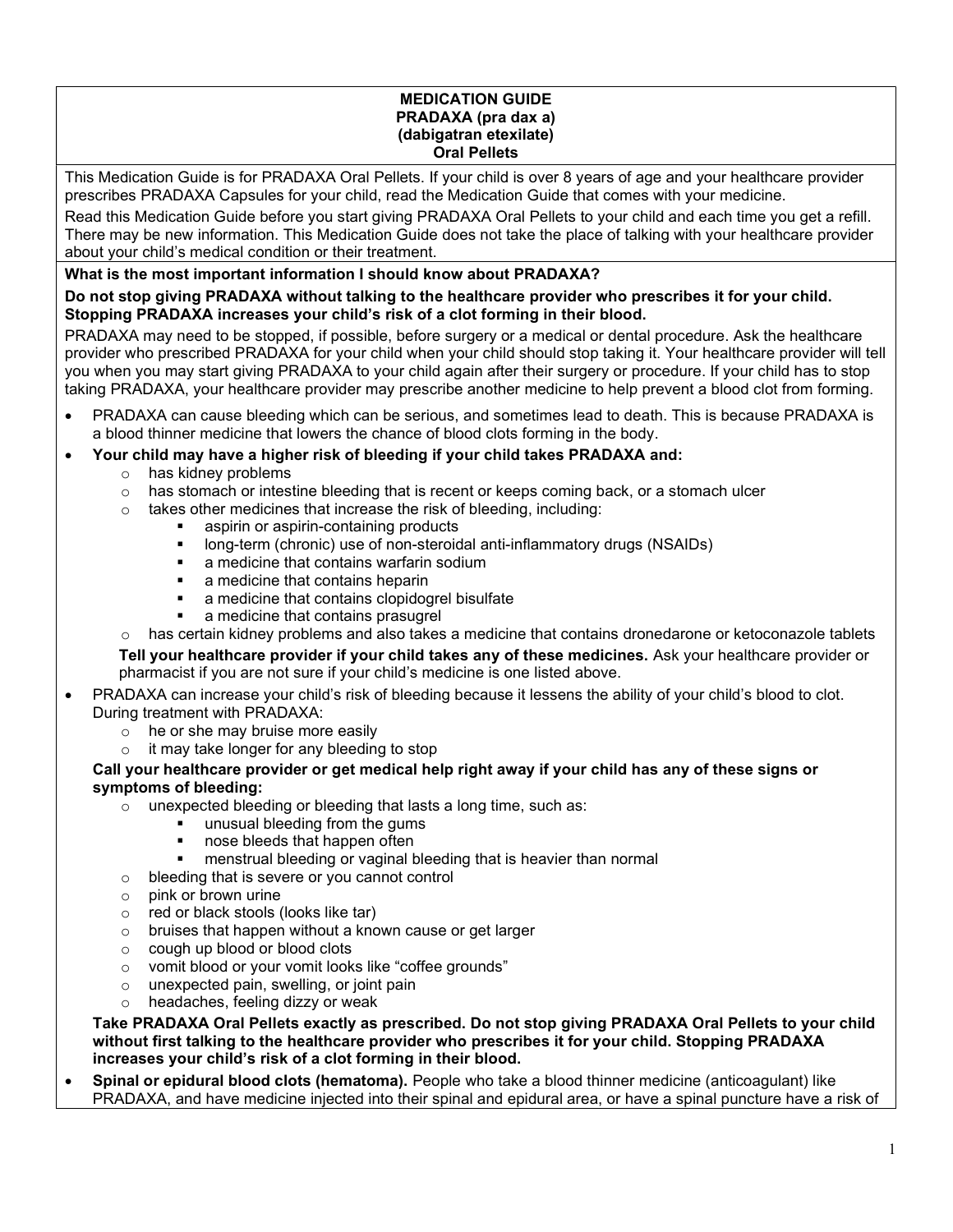forming a blood clot that can cause long-term or permanent loss of the ability to move (paralysis). Your child's risk of developing a spinal or epidural blood clot is higher if:

- $\circ$  a thin tube called an epidural catheter is placed in your child's back to give them certain medicine
- o your child takes NSAIDs or a medicine to prevent blood from clotting
- o your child has a history of difficult or repeated epidural or spinal punctures
- $\circ$  your child has a history of problems with their spine or has had surgery on their spine

If your child takes PRADAXA and receives spinal anesthesia or has a spinal puncture, your healthcare provider should watch your child closely for symptoms of spinal or epidural blood clots. Tell your healthcare provider right away if your child has back pain, tingling, numbness, muscle weakness (especially in the legs and feet), loss of control of the bowels or bladder (incontinence).

# See "What are the possible side effects of PRADAXA?" for more information about side effects.

## What is PRADAXA Oral Pellets?

PRADAXA Oral Pellets is a prescription medicine that is used to:

- treat blood clots in children who are age 3 months to less than 12 years of age who have received an injectable medicine to treat their blood clots for at least 5 days.
- reduce the risk of blood clots happening again in children who are age 3 months to less than 12 years of age who have already been treated for blood clots.

## Do not give PRADAXA if your child:

- currently has certain types of abnormal bleeding. Talk to your healthcare provider before giving PRADAXA if your child currently has unusual bleeding.
- has had a serious allergic reaction to any of the ingredients in PRADAXA. See the end of this Medication Guide for a complete list of ingredients in PRADAXA. Ask your healthcare provider if you are not sure.
- has ever had or if there are plans for your child to have a valve in their heart replaced with a mechanical (artificial) prosthetic heart valve.

#### Before giving PRADAXA to your child, tell your healthcare provider about all of your child's medical conditions, including if they:

- have kidney problems
- have ever had bleeding problems
- have ever had stomach ulcers
- have antiphospholipid syndrome (APS)
- are pregnant or plan to become pregnant. It is not known if PRADAXA will harm your child's unborn baby.
	- $\circ$  If your child is able to become pregnant, talk with your healthcare provider about your child's risk for severe uterine bleeding during treatment with blood thinner medicines, including PRADAXA.
	- $\circ$  Tell your healthcare provider right away if your child becomes pregnant during treatment with PRADAXA Oral Pellets.
- are breastfeeding or plan to breastfeed. It is not known if PRADAXA passes into your child's breastmilk. Your child should not breastfeed during treatment with PRADAXA.

Tell all of your healthcare providers and dentists that your child is taking PRADAXA. They should talk to the healthcare provider who prescribed PRADAXA for your child before your child has any surgery or a medical or dental procedure.

Tell your healthcare provider about all the medicines your child takes, including prescription and over-the-counter medicines, vitamins, and herbal supplements.

Some of your child's other medicines may affect the way PRADAXA works. Certain medicines may increase your child's risk of bleeding. See "What is the most important information I should know about PRADAXA?"

Especially tell your healthcare provider if your child takes a medicine that contains rifampin.

Know the medicines your child takes. Keep a list of them and show it to your healthcare provider and pharmacist when your child gets a new medicine.

## How should I give PRADAXA?

- See the detailed "Instructions for Use" that comes with PRADAXA Oral Pellets for information about the right way to prepare and give your child a dose of PRADAXA Oral Pellets.
- Your healthcare provider will decide how long your child should take PRADAXA Oral Pellets. Do not stop giving your child PRADAXA Oral Pellets without first talking with your healthcare provider. Stopping PRADAXA Oral Pellets may increase your child's risk of forming blood clots.
- Give PRADAXA Oral Pellets exactly as prescribed by your healthcare provider. Check with your healthcare provider if you are not sure.
- Your healthcare provider will prescribe the correct dose of PRADAXA Oral Pellets for your child. Your healthcare provider will change your child's dose as they grow, and as needed during treatment.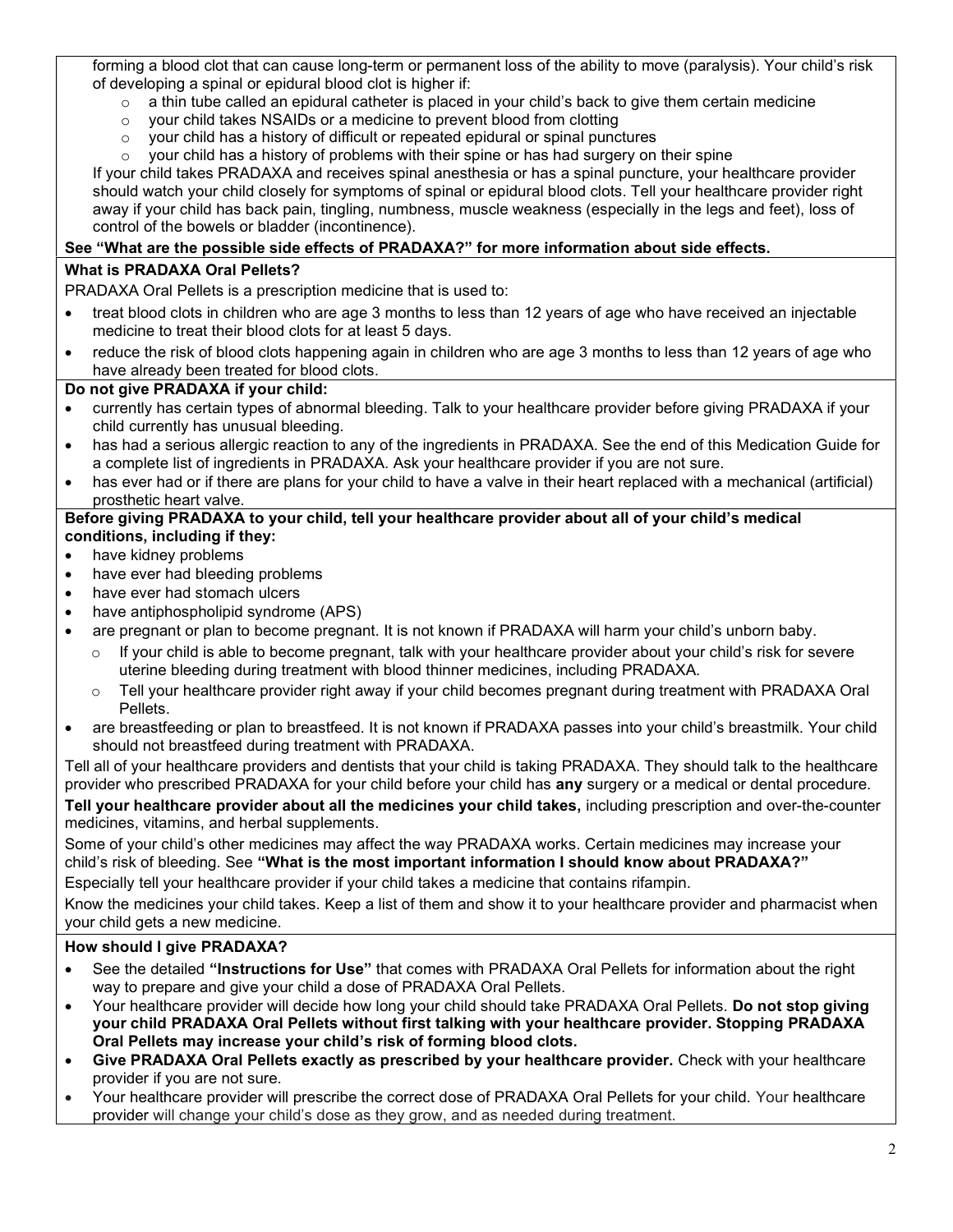- Give PRADAXA Oral Pellets 2 times a day, 1 dose in the morning and 1 dose in the evening. The doses should be given as close as possible to every 12 hours, and at about the same time every day.
- Give PRADAXA Oral Pellets before meals to help ensure that your child takes the full dose.
- You can mix PRADAXA Oral Pellets with apple juice or the following soft foods at room temperature:
	- $\circ$  Mashed carrots  $\circ$  Apple sauce  $\circ$  Mashed bananas
- Do not mix PRADAXA Oral Pellets with any food or liquid other than the ones listed above.
- Do not mix PRADAXA Oral Pellets with milk or with foods that contain milk.
- Give PRADAXA Oral Pellets right away or within 30 minutes after mixing. Do not give PRADAXA Oral Pellets if they have been in contact with the soft food or apple juice for more than 30 minutes.
- Do not give PRADAXA Oral Pellets using a syringe or through a feeding tube.
- Do not run out of PRADAXA Oral Pellets. Refill your child's prescription before you run out.
- If you plan for your child to have surgery, or a medical or a dental procedure, tell your healthcare provider and dentist that your child is taking PRADAXA Oral Pellets. Your child may have to stop taking PRADAXA Oral Pellets for a short time. See "What is the most important information I should know about PRADAXA?"
- If your child only takes part of their dose, **do not** give another dose at that time. Give your child their next dose at the regular scheduled time, about 12 hours later.
- If your child misses a dose of PRADAXA Oral Pellets, give it as soon as you remember. If your child's next dose is less than 6 hours away, skip the missed dose. Do not give your child a double dose of PRADAXA Oral Pellets to make up for a missed dose.
- If your child takes too much PRADAXA Oral Pellets, go to the nearest hospital emergency room or call your healthcare provider right away.
- Call your healthcare provider right away if your child falls or injures himself, especially if your child hits his head. Your healthcare provider may need to check your child.

PRADAXA Oral Pellets come in an aluminum bag that contains packets of the Oral Pellets used to prepare your child's dose of medicine. After opening the aluminum bag, the packets of PRADAXA Oral Pellets must be used within 6 months. See "How should I store PRADAXA Oral Pellets?"

# What are the possible side effects of PRADAXA?

PRADAXA can cause serious side effects. See "What is the most important information I should know about PRADAXA?"

- Allergic Reactions. Some adults taking PRADAXA capsules have developed symptoms of an allergic reaction.
	- o Call your healthcare provider if your child gets symptoms of an allergic reaction, such as:<br>■ hives hives rash itching

hives **rash rash itching** 

- $\circ$  Get medical help right away if your child gets any of the following symptoms of a serious allergic reaction with PRADAXA Oral Pellets:
	-
	- swelling of the face or tongue **finally only of the face of tongue** feeling dizzy or faint
- chest pain or chest tightness **the example of the example of the example of the example of the example of the example of the example of the example of the example of the example of the example of the example of the example** 
	-

Common side effects of PRADAXA in children include:

- indigestion, upset stomach, burning
- nausea, vomiting, or diarrhea
- stomach-area (abdominal) pain or discomfort

Call your healthcare provider if your child develops any of the signs and symptoms of stomach and intestine problems listed above.

Tell your healthcare provider if your child has any side effect that bothers them or that does not go away.

These are not all of the possible side effects of PRADAXA. For more information, ask your healthcare provider or pharmacist.

Call your doctor for medical advice about side effects. You may report side effects to FDA at 1-800-FDA-1088.